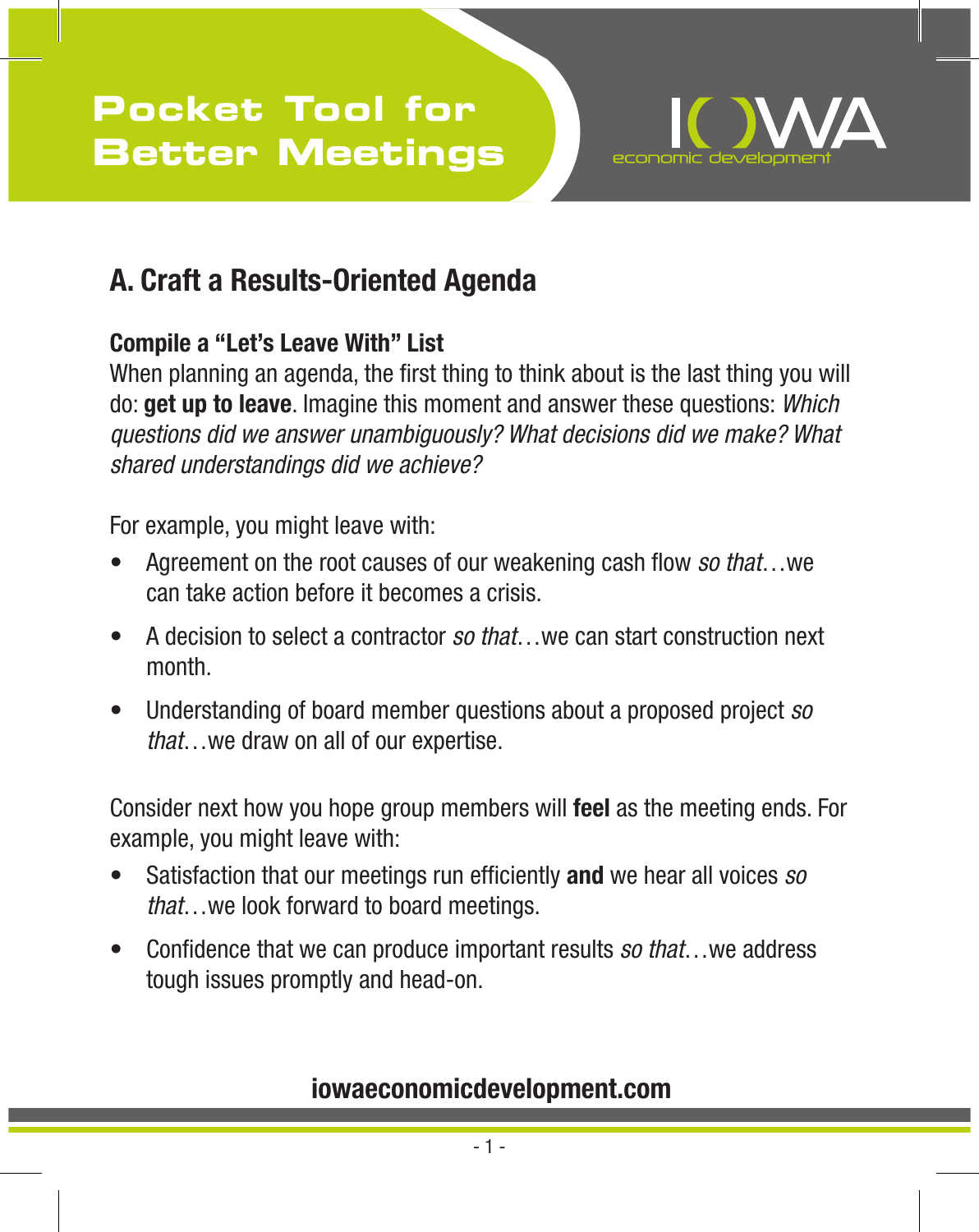Edit the list according to the strength of each statement. Scrutinize the weak ones: *Is there any reason to spend time on this one now?* Defer or discard those. Put the keepers in order of importance, those that are urgent or need action early in the meeting. Others are included to generate later conversations and decisions.

### *Draft, Revise & Finalize the Agenda*

Set up each agenda item as one or several questions to focus attention on each "Let's Leave With" item. Estimate time allocations to encourage efficient conversation, but don't plan a forced march. Anticipate fatigue and vary pace and rhythm to maintain interaction. Your agenda will be more like a jazz chart (with room for improvisation) than a fixed symphonic score.

## **B. Prepare the Meeting Space and Yourself**

### *Tune the Room*

Establish focal points. Arrange chairs and tables for comfort. Set up healthy and satisfying refreshments. Set up a magic wall (or table or floor). Prepare and distribute paper, markers, color dots and sticky notes as needed. Adjust temperature and lighting.

### *Check Your Attitude and Readiness*

Take a moment to breathe deeply, relax and focus on **this** meeting. Review the "Let's Leave With" list and agenda. Be ready to improvise your agenda to accommodate important surprises.

## **C. Launch the Meeting with Warm-ups**

Begin by making a series of agreements on the following topics. Supplement the examples shown with what works for you. Move forward once you reach consensus.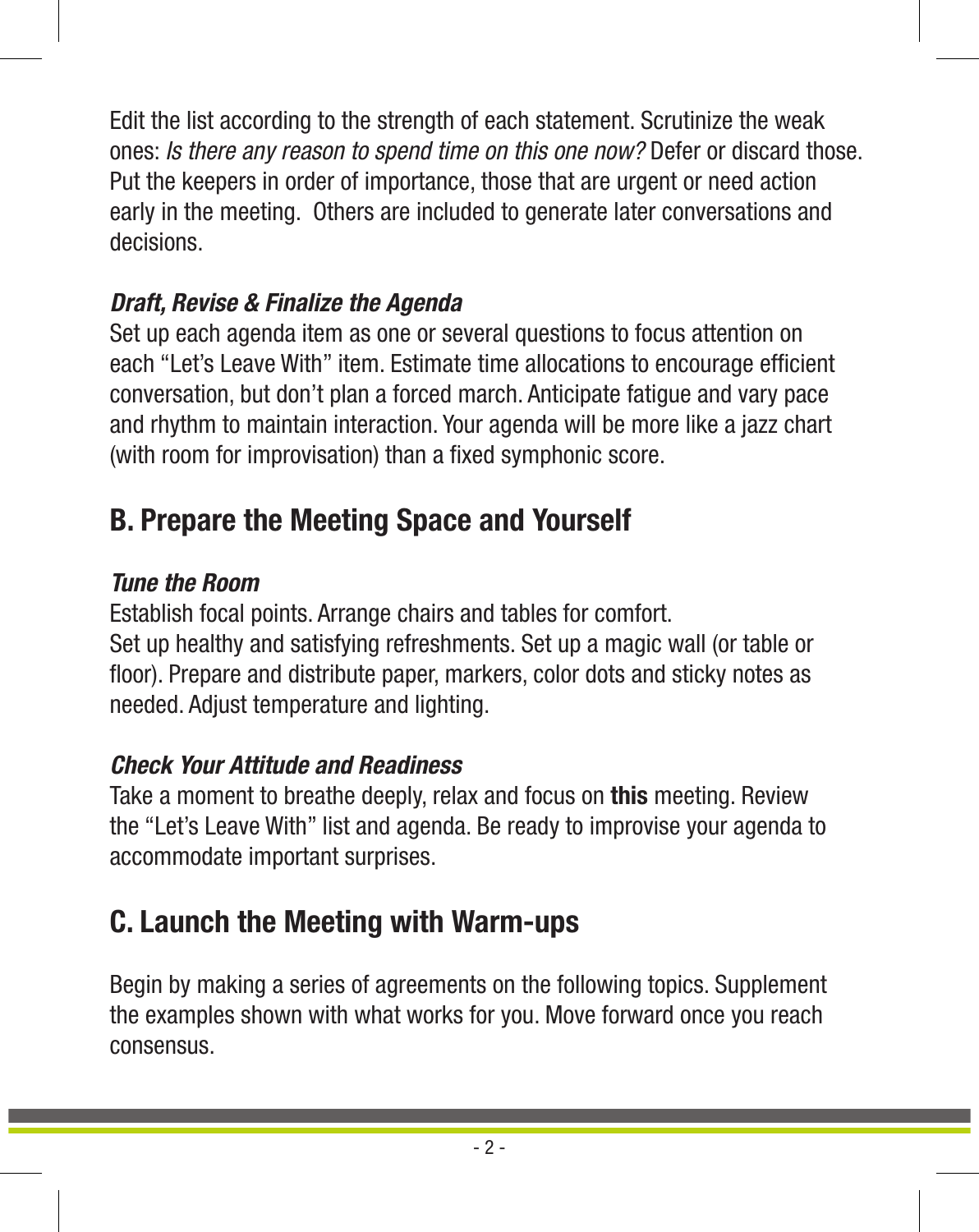Have people show approval with a nod, thumbs-up or an audible reply.

#### **1. Contract for Roles**

As Chair, or facilitator, may I interrupt to keep us on track? Every person can speak up if we stray from these agreements.

#### **2. Agenda and "Let's Leave With" list**

Preview and ask: *Do we agree to focus on this list and agenda?*

#### **3. Things That Will HELP our Work**

*Speak so all can hear. Explain your reasoning and intent. Focus on the "Let's Leave With" list (speak up if we wander).*

#### **4. Things That Will HINDER our Work**

Speeches and side conversations (catch yourself, or one of us will). Holding back your thoughts. Electronic interruptions.

#### **5. Agree on Decision-making Techniques**

Establish how or when you will use consensus, voting or delegation for further consideration.

#### **6. Describe Tools**

Magic Wall (or table or floor). Clearly write one comment per half-sheet (landscape). Use colors as needed. Post and explain them one-by-one. Silent time is for thinking.

#### **7. Explain Logistics**

Bathrooms. Refreshments - serve yourself anytime. HVAC and lighting comfort.

#### **8. Do Introductions…Every Time!**

Name and affiliation, plus a one-word or one-sentence response to a question that reveals a perspective or attitude relevant to the agenda, recent events or group dynamics.